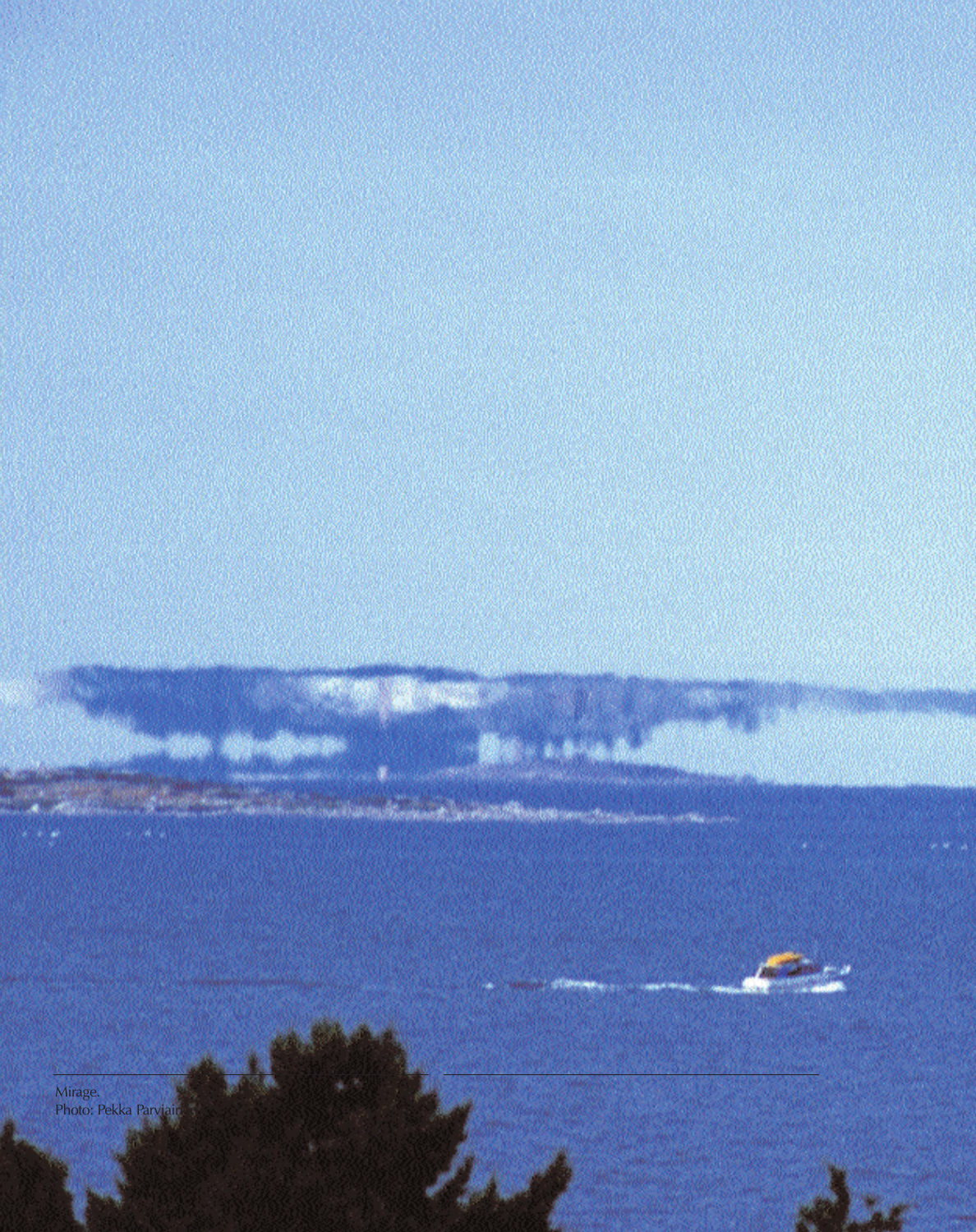

## BETTER WORLD AHEAD

**The Law Agent Administration**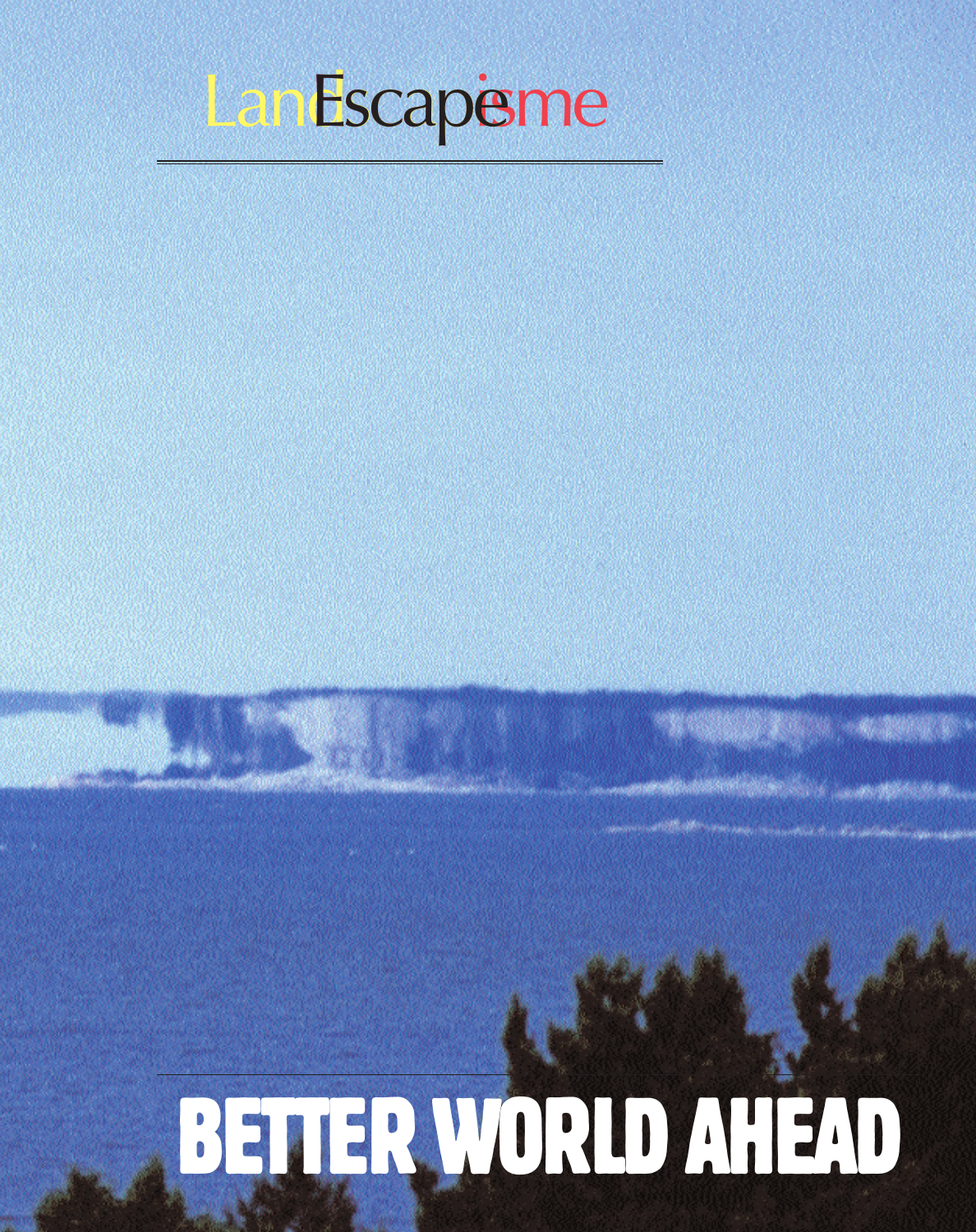## Escapade

## Ole Bouman

We could be on the eve of the Third World War. Just as in August 1914, an act of terrorism has been committed, a country (first Afghanistan, now Iraq) has been found guilty by association, this country has been given an ultimatum that it cannot possibly accept, thus providing justification for a pre-emptive strike. And just as back then with Serbia, it is far from inconceivable that a bombardment of Baghdad will trigger an Islamic backlash that will set the world on fire.

We could be on the eve of the biggest economic crisis the world has ever seen. Measured by share prices, the value of the global economy has halved during the past twelve months. Pension funds have seen their carefully husbanded money go up in smoke. Banks in the Far East and South America, but also in the West, have billions of dollars worth of bad loans outstanding. Many countries are on the verge of bankruptcy. Corporate profits are stagnating, consumers save rather than spend and the outlook is gloomy. Around the world, a single terrorist attack has the capacity to ruin the local economy.

We could be on the eve of social revolt. Popular discontent is escalating. National strikes are on the agenda again. Elections are being won by parties that exploit social disquiet. People are filled with pent-up anger about poorly functioning public utilities, price rises, waiting lists and ever-increasing spatial congestion.

We could be on the eve of an unparalleled demographic crisis. The post-war generation is approaching retirement age and will soon have to pass the reins to a considerably less numerous younger generation. If this discrepancy is compensated by immigration, the appeal to the younger generation to shoulder the burden of their elders will inevitably lose some of its legitimacy. A bruising generation conflict is just around the corner.

## **Is it any wonder that escapism is flourishing?**

But this is not the escapism that weaves its way through cultural history like a red thread. It is not about a longing for the Arcadia, the Green Pastures, the Utopia beyond this existence. Nor is it about the romantic 'inner immigration', the hyper-personal 'stream of consciousness' or the cocoon of the domestic hearth. It is not even about pushing on to the next Frontier, the yearning for *Terra Incognita*. This Escapism, rather than standing in opposition to reality, has become an important dimension of it. Escapism has been organized on a large scale only to develop into the necessary precondition for acceptance of reality. Escapism *is* reality. It is a sign not of light-heartedness, but of power. In a startling reversal of a centuries-old tradition, today's elite has abandoned its espousal of the enduring and the eternal and now rejoices in the ephemeral and transient. Social disinte-

gration is as much a precondition as a consequence of the new techniques of power in which disengagement and the art of escape take pride of place. We find ourselves in a social dynamic in which turning away from the status quo, from the dominant canon or prevailing dogma, from the established order or the law, is starting to look a mite unconvincing given that so little remains of all those time-honoured institutions that rebellion itself has become the established order.

Architecture occupies a central role in this cultural process. Once upon a time, its high points were places of sustained use, unique sites suffused with genius loci and socii. Now its greatest successes are airports, shops, 'franchised' museums, port terminals, virtual libraries, multimedia environments and the like. Sites of transfer, transaction and casual encounters. As such, architecture has become a vast theatre of flight – of people, capital and goods. There are in fact only two functions that have retained something of the old sense of place, but their very prevalence is a telling commentary on our escapist culture: the magnificent 'safe havens' tucked away in some secluded corner of nature (for the escapist *haves*) and the bleak detention centres for refugees and illegal immigrants (for the escapist *have nots*).

Yet it is not only in building practice, but also in thinking about architecture, that escapism proves to be much stronger than the will to address reality. There is infinitely more literature, education, documentation and policy on the architecture of the psychological kick than on the architecture of actual material need; much more on what is no longer acceptable 'nowadays', than what is. Conversely, when it comes to form and technology there is infinitely more debate about what is possible, than about what is not needed. In terms of the old analogy between architecture and medicine: the doctor may not be able to remove the causes of the ailment, but is always ready to prescribe daring nostrums.

Escapism is the deep-seated human need for something larger than life that will give that life meaning and purpose. For one it is international terrorism, for another the computer. For one it is genetic manipulation, for the other everlasting fame. Escapism is not a flight from reality; it creates it.

Walt Whitman (1819-1892) song of the open road

Healthy, free, the world before me, The long brown path before me leading wherever I choose. Research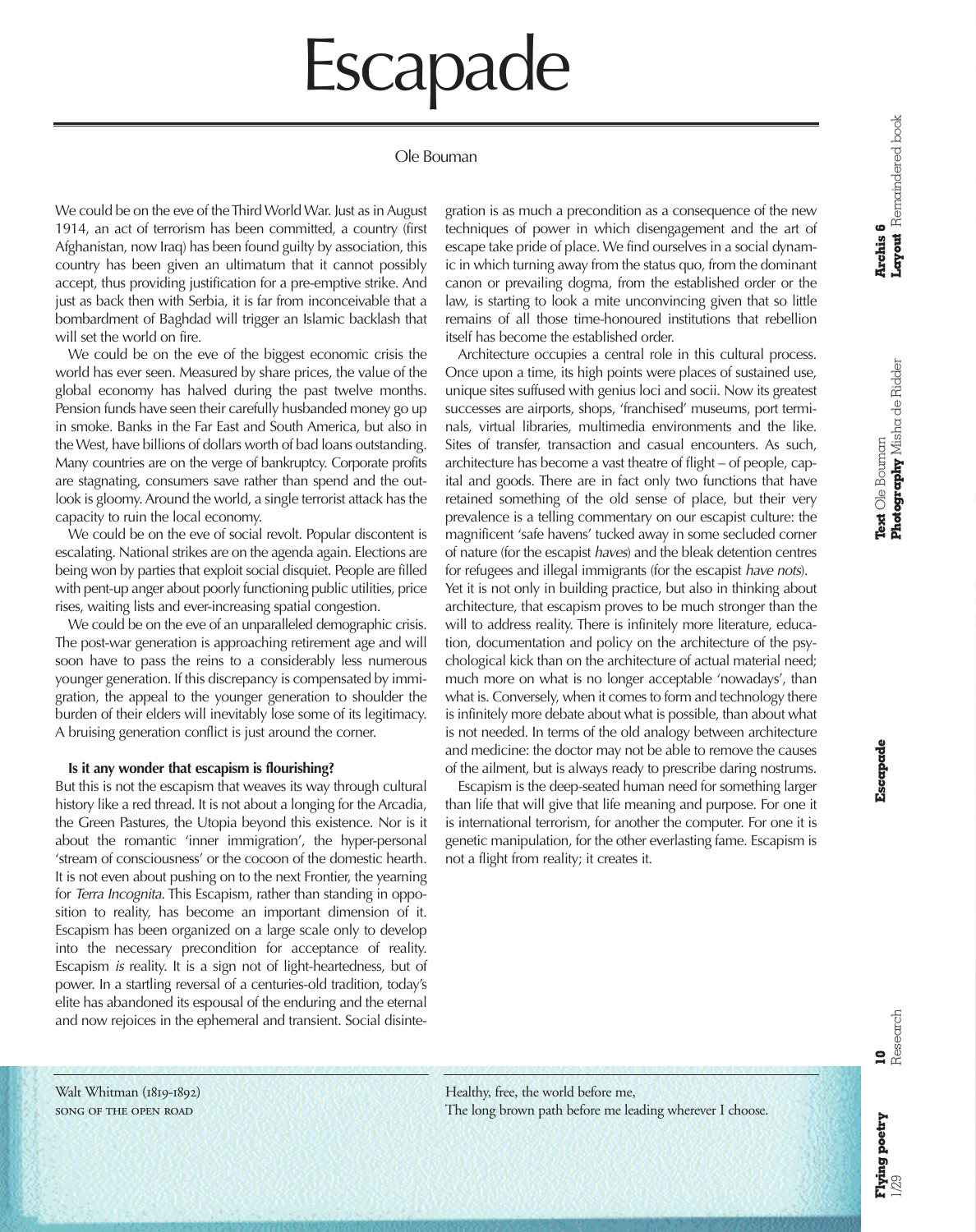